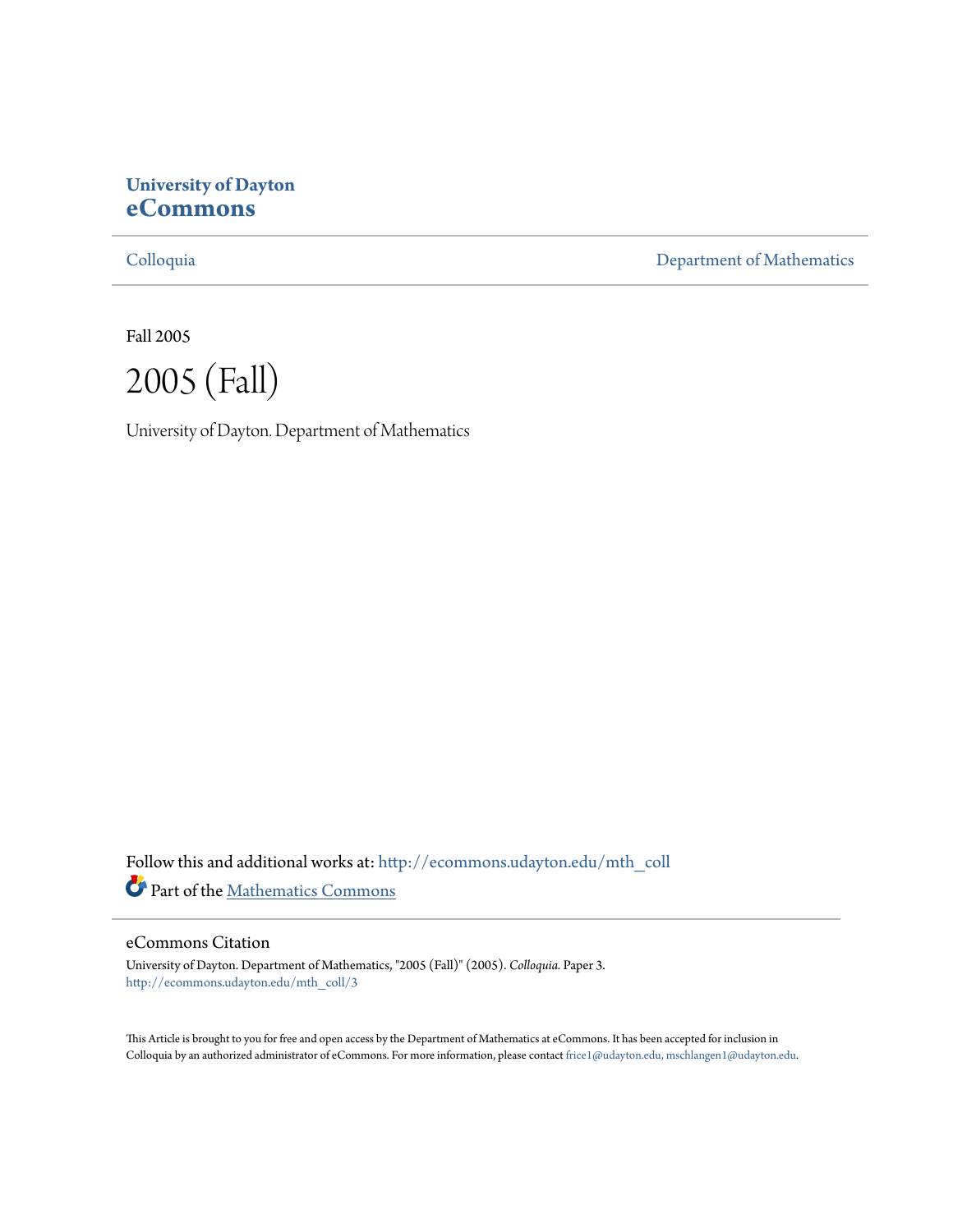# **Abstracts of the Colloquium Talks: Fall 2005 Department of Mathematics**

# **Two Methods for a Linear Half‐Order Fractional Difference Equation with Constant Coefficients** Dr. Paul Eloe

**Abstract:** We define a linear half‐order fractional difference equation with constant coefficients. We develop two methods of solution. In the first method, we define a corresponding characteristic polynomial and employ the roots of the polynomial. The second method is an analogue of the Laplace transform method for ordinary differential equations. Sufficient preliminary material in fractional finite calculus is presented to make the talk self‐contained. The material generalizes corresponding material in a first course in ordinary differential equations, and hence the talk is accessible to undergraduate students.

### **The non‐real zeros of P and a conjecture of Gauss**

### Dr. Stephanie Edwards

Abstract: Let P be a real polynomial. An old conjecture of Gauss' state that the number of non-real zeros of P is not exceeded by the number of real critical points of the logarithmic derivative of P. It has been thought that this conjecture can be affirmed using Gamma‐lines. We will discuss Gamma‐lines and show the short comings of the technique.

### **Cycles and Convexity in Bipartite Tournaments**

### Dr. Darren Parker

**Abstract:** Let  $T = (V, E)$  be a directed graph. In the case that T is a strong tournament with n vertices, J.W. Moon proved that every vertex is part of a k-cycle for  $3 \leq k \leq n$ . We seek to prove analogous results in bipartite tournaments. We look for generalizations from the perspective of convexity. A subset C of V is convex if, whenever v and w are in C, x in V with  $(v, x)$ ,  $(x, w)$  in E, we have x in C. One of the natural convex invariants is the rank  $d(T)$ . It was (indirectly) shown by Varlet that  $d(T) = 2$  when T is a tournament. Thus, we consider bipartite tournaments of rank 2. We show that every vertex in a bipartite tournament of rank 2 is in a 2k-cycle for  $2 \leq k \leq k \leq \frac{n(n[21], [22])}$ , where the Pi are the partite sets of T and  $k \leq k$  6. We then ponder what the analogue of "strong" is in bipartite tournaments.

# **Ordered Sets and Models of Topological Spaces**

# Dr. Joe Mashburn

**Abstract:** In the late 1960's and early 1970's mathematicians and computer scientists began using ordered sets, along with a special relation, as models for information theory. These ordered sets are called domains. This involved a special topology called the Scott topology. It is not a very desirable topology, since it has few of the properties that topologists consider important. More recently, it has been discovered that ordered sets with this topology can be used to develop models for much nicer topological spaces. In fact, every complete metric space can be modeled by one of these ordered sets, as can every locally compact Hausdorff space. In this talk we will define a domain and discover some of its basic properties. We will show how these are used to model topological spaces and, if time permits, show some examples.

# **Quenching Phenoma Due to a Concentrated Nonlinear Source**

Dr. C.Y. Chan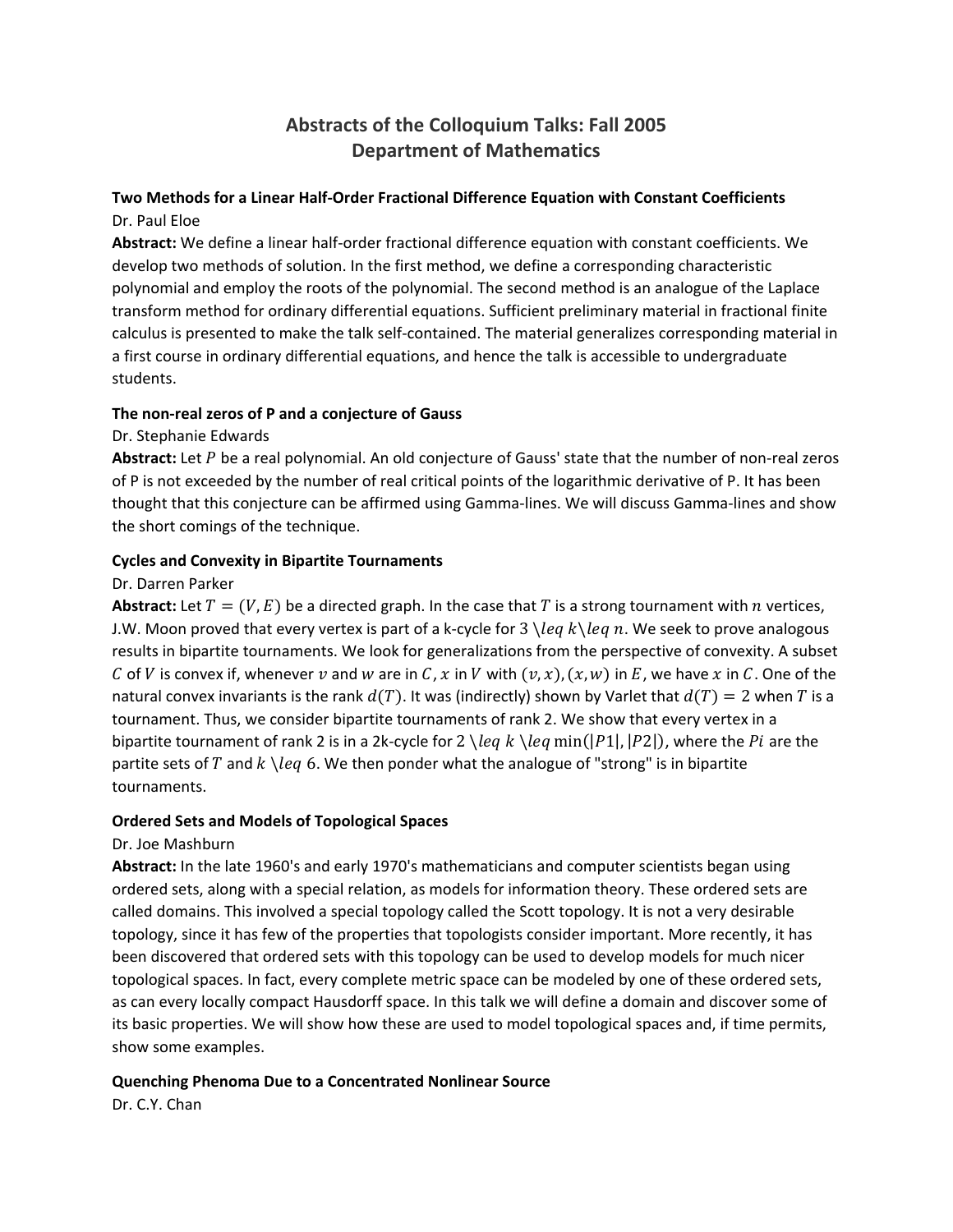**Abstract:** Let q, a, T, and b be any real numbers such that  $q \ge 0$ ,  $a > 0$ ,  $T > 0$ , and  $0 < b < a$ . We consider the following degenerate semilinear parabolic first initial-boundary value problem with a concentrated nonlinear source situated at  $b$ :

$$
x^{q}U_{t} - U_{xx} = \delta(x - b)f(u(x, t))in (0, a) \times (0, T]
$$
  
 
$$
u(x, 0) = 0 \text{ on } [0, a], u(0, t) = u(a, t) = 0 \text{ for } 0 < t \leq T
$$

where  $\delta$  (x) is the Dirac delta function, f is a given function such that  $lim_{u\to c}$ −  $f(u)$  = ∞ for some positive constant c, and  $f(u)$  and  $f'(0(u))$  are positive for  $0 \le u < c$ . A solution u of the problem is said to quench if there exists some  $t_q$  such that  $\max\{u(x, t): 0 \le x \le q\} \to c^-$  as  $t \to t_q$ . It is shown that the problem has a unique continuous solution  $u$  before quenching occurs,  $u$  is a strictly increasing function of t for  $0 < x < a$ , and if quenching occurs, then it occurs only at the point b. The problem is shown to have a unique  $a *$  such that a unique global solution  $u$  exists for  $a \le a *$ , and quenching occurs in a finite time for  $a > a^*$ ; this  $a^*$  is the same as that for  $q = 0$ . A formula for computing  $a^*$  is given, and no quenching in infinite time is deduced.

A correct formulation of a multi‐dimensional quenching problem due to a concentrated nonlinear source is discussed. It is shown that the problem has a unique continuous solution *u* before quenching occurs. If  $u$  exists for a finite time, then it quenches everywhere on the concentrated source only. The talk should be of interest to a general audience.

#### **Consistency of Bootstrapping Sample Quantiles Under Dependence**

#### Dr. Shuxia Sun

**Abstract:** In this talk, we investigate consistency properties of block bootstrap approximations for sample quantiles of weakly dependent data. Under mild weak dependence conditions and mild smoothness conditions on the one-dimensional marginal distribution function, we show that the moving block bootstrap method provides a valid approximation to the distribution of normalized sample quantile in the almost sure sense. Strong consistency of the block bootstrap estimator of the asymptotic variance of the sample quantile is also established under similar conditions. Results from a small simulation study will be presented.

#### **Size‐Structured Population Models: Existence‐Uniqueness and Long Time Behavior**

#### Dr. Azmy S. Ackleh

**Abstract:** In this talk we present two population models. The first one is a quasilinear hyperbolic initial‐ boundary value problem that models the evolution of n size‐structured subpopulations. We discuss existence-uniqueness of global weak solutions. We prove that if reproduction is closed (i.e., offspring of one ecotype belongs to the same ecotype) then competitive exclusion between these ecotypes will occur. We give conditions on the model parameters which determine the fittest ecotype that wins the competition. Furthermore, we show that if reproduction is open then coexistence between the n ecotypes is possible.

The second model we present is a hierarchically size‐structured population model with growth, mortality and reproduction rates that depend on a function of the population density (environment).